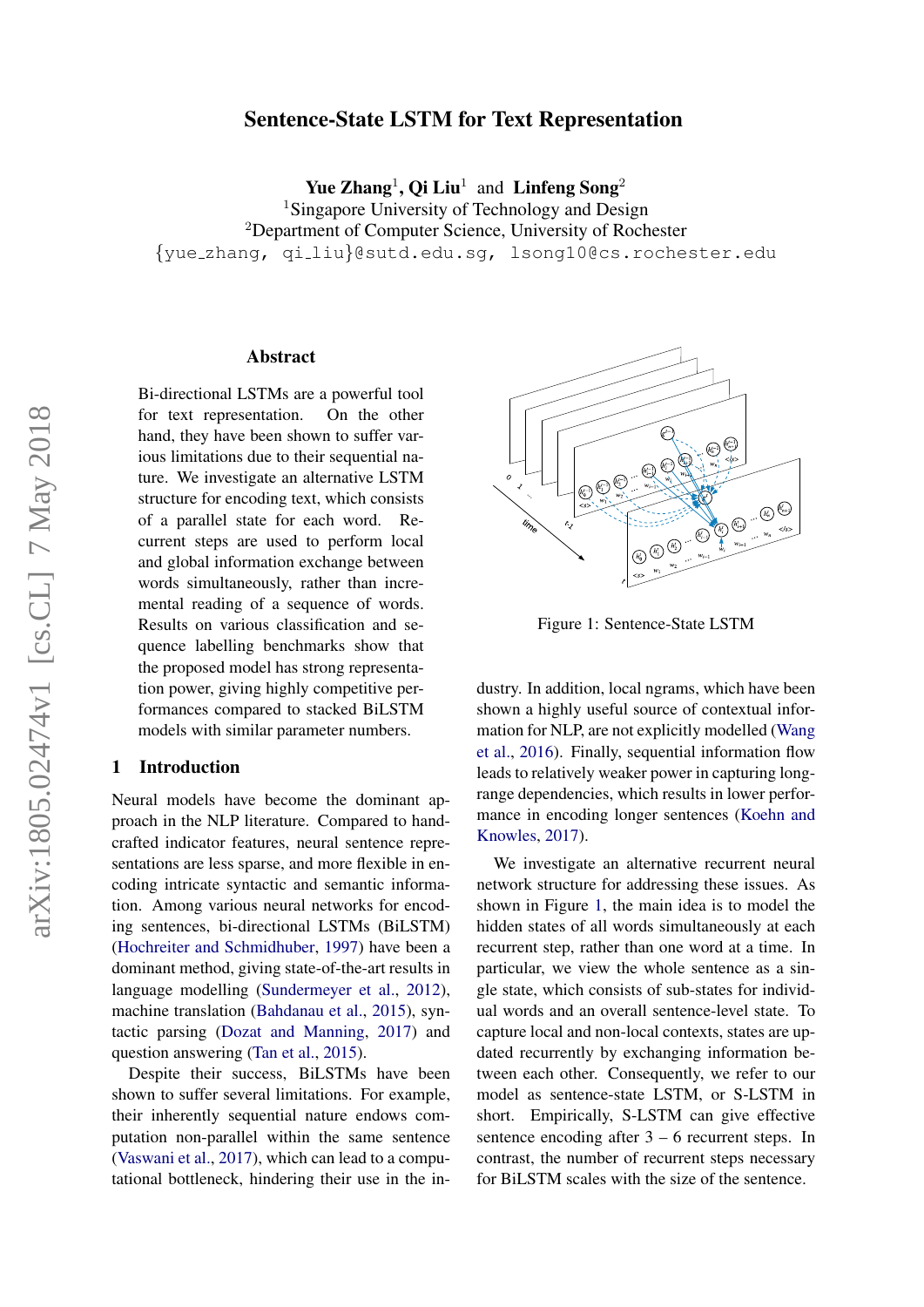At each recurrent step, information exchange is conducted between consecutive words in the sentence, and between the sentence-level state and each word. In particular, each word receives information from its predecessor and successor simultaneously. From an initial state without information exchange, each word-level state can obtain 3-gram, 5-gram and 7-gram information after 1, 2 and 3 recurrent steps, respectively. Being connected with every word, the sentence-level state vector serves to exchange non-local information with each word. In addition, it can also be used as a global sentence-level representation for classification tasks.

Results on both classification and sequence labelling show that S-LSTM gives better accuracies compared to BiLSTM using the same number of parameters, while being faster. We release our code and models at [https://github.com/](https://github.com/leuchine/S-LSTM) [leuchine/S-LSTM](https://github.com/leuchine/S-LSTM), which include all baselines and the final model.

# 2 Related Work

LSTM [\(Graves and Schmidhuber,](#page-9-4) [2005\)](#page-9-4) showed its early potentials in NLP when a neural machine translation system that leverages LSTM source encoding gave highly competitive results compared to the best SMT models [\(Bahdanau et al.,](#page-9-1) [2015\)](#page-9-1). LSTM encoders have since been explored for other tasks, including syntactic parsing [\(Dyer](#page-9-5) [et al.,](#page-9-5) [2015\)](#page-9-5), text classification [\(Yang et al.,](#page-10-4) [2016\)](#page-10-4) and machine reading [\(Hermann et al.,](#page-9-6) [2015\)](#page-9-6). Bidirectional extensions have become a standard configuration for achieving state-of-the-art accuracies among various tasks [\(Wen et al.,](#page-10-5) [2015;](#page-10-5) [Ma](#page-9-7) [and Hovy,](#page-9-7) [2016;](#page-9-7) [Dozat and Manning,](#page-9-2) [2017\)](#page-9-2). S-LSTMs are similar to BiLSTMs in their recurrent bi-directional message flow between words, but different in the design of state transition.

CNNs [\(Krizhevsky et al.,](#page-9-8) [2012\)](#page-9-8) also allow better parallelisation compared to LSTMs for sentence encoding [\(Kim,](#page-9-9) [2014\)](#page-9-9), thanks to parallelism among convolution filters. On the other hand, convolution features embody only fix-sized local ngram information, whereas sentence-level feature aggregation via pooling can lead to loss of information [\(Sabour et al.,](#page-10-6) [2017\)](#page-10-6). In contrast, S-LSTM uses a global sentence-level node to assemble and back-distribute local information in the recurrent state transition process, suffering less information loss compared to pooling.

Attention [\(Bahdanau et al.,](#page-9-1) [2015\)](#page-9-1) has recently been explored as a standalone method for sentence encoding, giving competitive results compared to Bi-LSTM encoders for neural machine translation [\(Vaswani et al.,](#page-10-2) [2017\)](#page-10-2). The attention mechanism allows parallelisation, and can play a similar role to the sentence-level state in S-LSTMs, which uses neural gates to integrate word-level information compared to hierarchical attention. S-LSTM further allows local communication between neighbouring words.

Hierarchical stacking of CNN layers [\(LeCun](#page-9-10) [et al.,](#page-9-10) [1995;](#page-9-10) [Kalchbrenner et al.,](#page-9-11) [2014;](#page-9-11) [Papan](#page-9-12)[dreou et al.,](#page-9-12) [2015;](#page-9-12) [Dauphin et al.,](#page-9-13) [2017\)](#page-9-13) allows better interaction between non-local components in a sentence via incremental levels of abstraction. S-LSTM is similar to hierarchical attention and stacked CNN in this respect, incrementally refining sentence representations. However, S-LSTM models hierarchical encoding of sentence structure as a *recurrent* state transition process. In nature, our work belongs to the family of LSTM sentence representations.

S-LSTM is inspired by message passing over graphs [\(Murphy et al.,](#page-9-14) [1999;](#page-9-14) [Scarselli et al.,](#page-10-7) [2009\)](#page-10-7). Graph-structure neural models have been used for computer program verification [\(Li et al.,](#page-9-15) [2016\)](#page-9-15) and image object detection [\(Liang et al.,](#page-9-16) [2016\)](#page-9-16). The closest previous work in NLP includes the use of convolutional neural networks [\(Bastings et al.,](#page-9-17) [2017;](#page-9-17) [Marcheggiani and Titov,](#page-9-18) [2017\)](#page-9-18) and DAG LSTMs [\(Peng et al.,](#page-10-8) [2017\)](#page-10-8) for modelling syntactic structures. Compared to our work, their motivations and network structures are highly different. In particular, the DAG LSTM of [Peng et al.](#page-10-8) [\(2017\)](#page-10-8) is a natural extension of tree LSTM [\(Tai et al.,](#page-10-9) [2015\)](#page-10-9), and is sequential rather than parallel in nature. To our knowledge, we are the first to investigate a graph RNN for encoding sentences, proposing parallel graph states for integrating word-level and sentence-level information. In this perspective, our contribution is similar to that of [Kim](#page-9-9) [\(2014\)](#page-9-9) and [Bahdanau et al.](#page-9-1) [\(2015\)](#page-9-1) in introducing a neural representation to the NLP literature.

# 3 Model

Given a sentence  $s = w_1, w_2, \ldots, w_n$ , where  $w_i$  represents the *i*th word and *n* is the sentence length, our goal is to find a neural representation of s, which consists of a hidden vector  $h_i$  for each input word  $w_i$ , and a global sentence-level hid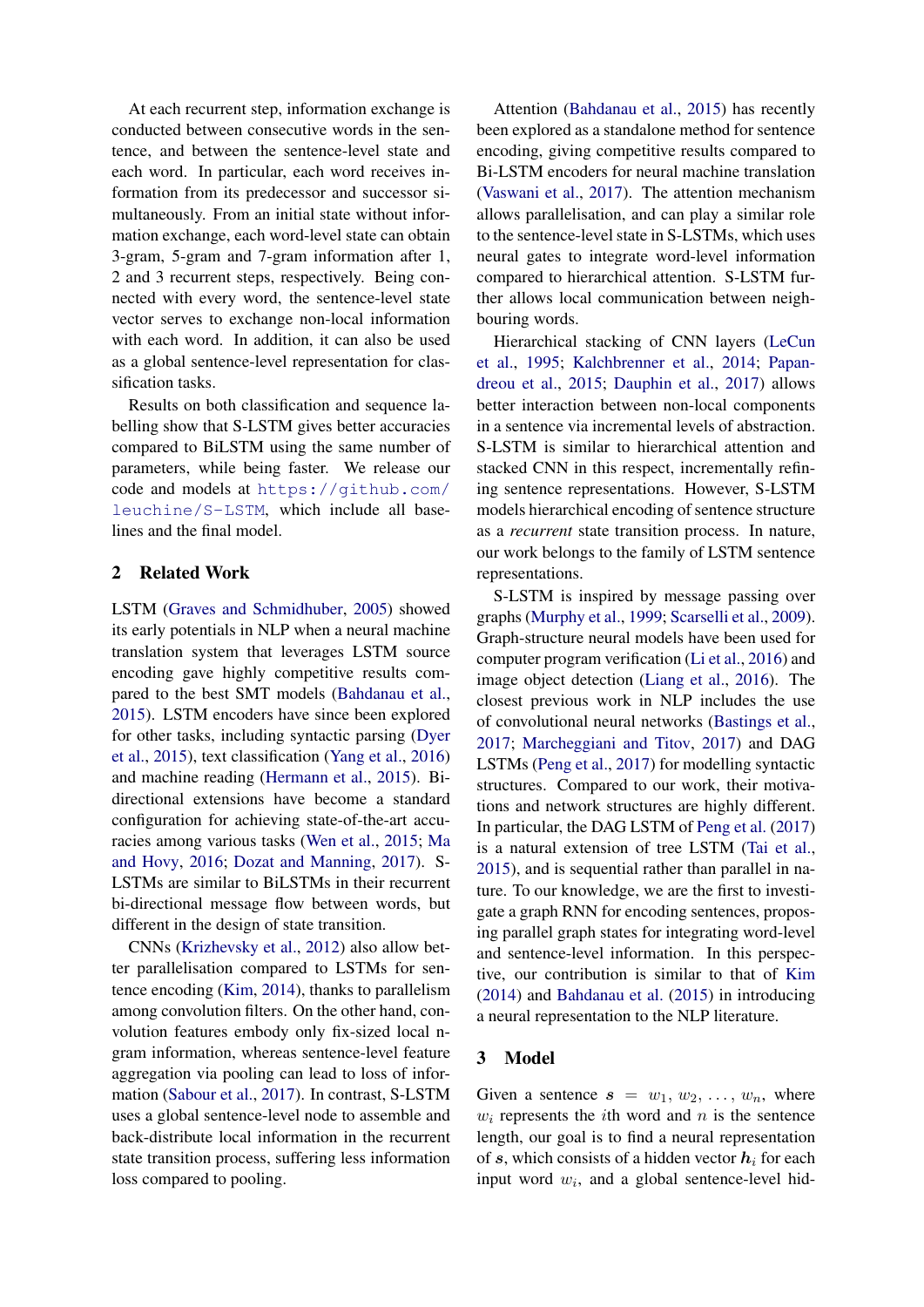den vector  $g$ . Here  $h_i$  represents syntactic and semantic features for  $w_i$  under the sentential context, while q represents features for the whole sentence. Following previous work, we additionally add  $\langle s \rangle$ and  $\langle \cdot | s \rangle$  to the two ends of the sentence as  $w_0$  and  $w_{n+1}$ , respectively.

### 3.1 Baseline BiLSTM

The baseline BiLSTM model consists of two LSTM components, which process the input in the forward left-to-right and the backward rightto-left directions, respectively. In each direction, the reading of input words is modelled as a recurrent process with a single hidden state. Given an initial value, the state changes its value recurrently, each time consuming an incoming word.

Take the forward LSTM component for example. Denoting the initial state as  $\overrightarrow{h}^0$ , which is a model parameter, the recurrent state transition step for calculating  $\vec{h}^1, \ldots, \vec{h}^{n+1}$  is defined as follows [\(Graves and Schmidhuber,](#page-9-4) [2005\)](#page-9-4):

$$
\begin{aligned}\n\hat{i}^t &= \sigma(W_i x_t + U_i \overrightarrow{h}^{t-1} + b_i) \\
\hat{f}^t &= \sigma(W_f x_t + U_f \overrightarrow{h}^{t-1} + b_f) \\
\sigma^t &= \sigma(W_o x_t + U_o \overrightarrow{h}^{t-1} + b_o) \\
u^t &= tanh(W_u x_t + U_u \overrightarrow{h}^{t-1} + b_u) \\
i^t, f^t &= softmax(\hat{i}^t, \hat{f}^t) \\
c^t &= c^{t-1} \odot f^t + u^t \odot i^t \\
\overrightarrow{h}^t &= \sigma^t \odot tanh(c^t)\n\end{aligned}
$$
\n(1)

where  $x_t$  denotes the word representation of  $w_t$ ;  $i^t$ ,  $o^t$ ,  $f^t$  and  $u^t$  represent the values of an input gate, an output gate, a forget gate and an actual input at time step  $t$ , respectively, which controls the information flow for a recurrent cell  $\vec{\tau}^t$  and the state vector  $\overrightarrow{h}^t$ ;  $W_x$ ,  $U_x$  and  $b_x$  ( $x \in \{i, o, f, u\}$ ) are model parameters.  $\sigma$  is the sigmoid function.

The backward LSTM component follows the same recurrent state transition process as de-scribed in Eq [1.](#page-2-0) Starting from an initial state  $h^{n+1}$ , which is a model parameter, it reads the input  $x_n$ , which is a model parameter, it reads the input  $x_n$ ,<br>  $x_{n-1}$ , ...,  $x_0$ , changing its value to  $\overleftarrow{h}^n$ ,  $\overleftarrow{h}^{n-1}$ ,  $\overline{h}^{0}$ , respectively. A separate set of parameters  $\hat{W}_x$ ,  $\hat{U}_x$  and  $\hat{b}_x$  ( $x \in \{i, o, f, u\}$ ) are used for the backward component.

The BiLSTM model uses the concatenated value of  $\overrightarrow{h}^t$  and  $\overleftarrow{h}^t$  as the hidden vector for  $w_t$ :

$$
\boldsymbol{h}^t = [\overrightarrow{\boldsymbol{h}}^t; \overleftarrow{\boldsymbol{h}}^t]
$$

A single hidden vector representation  $q$  of the whole input sentence can be obtained using the final state values of the two LSTM components:

$$
\boldsymbol{g} = [\overrightarrow{\boldsymbol{h}}^{n+1}; \overleftarrow{\boldsymbol{h}}^0]
$$

Stacked BiLSTM Multiple layers of BiLTMs can be stacked for increased representation power, where the hidden vectors of a lower layer are used as inputs for an upper layer. Different model parameters are used in each stacked BiLSTM layer.

# <span id="page-2-2"></span>3.2 Sentence-State LSTM

Formally, an S-LSTM state at time step  $t$  can be denoted by:

$$
\bm{H}^t = \langle \bm{h}_0^t, \bm{h}_1^t, \dots, \bm{h}_{n+1}^t, \bm{g}^t \rangle,
$$

which consists of a sub state  $h_i^t$  for each word  $w_i$ and a sentence-level sub state  $g^t$ .

<span id="page-2-0"></span>S-LSTM uses a recurrent state transition process to model information exchange between sub states, which enriches state representations incrementally. For the initial state  $H^0$ , we set  $h_i^0 =$  $g^0 = h^0$ , where  $h^0$  is a parameter. The state transition from  $H^{t-1}$  to  $H^t$  consists of sub state transitions from  $h_i^{t-1}$  to  $h_i^t$  and from  $g^{t-1}$  to  $g^t$ . We take an LSTM structure similar to the baseline BiLSTM for modelling state transition, using a recurrent cell  $c_i^t$  for each  $w_i$  and a cell  $c_g^t$  for  $g$ .

As shown in Figure [1,](#page-0-0) the value of each  $h_i^t$  is computed based on the values of  $x_i$ ,  $h_{i-1}^{t-1}$ ,  $h_i^{t-1}$ ,  $h_{i+1}^{t-1}$  and  $g^{t-1}$ , together with their corresponding cell values:

<span id="page-2-1"></span>
$$
\xi_{i}^{t} = [h_{i-1}^{t-1}, h_{i}^{t-1}, h_{i+1}^{t-1}] \n\hat{i}_{i}^{t} = \sigma(W_{i}\xi_{i}^{t} + U_{i}x_{i} + V_{i}g^{t-1} + b_{i}) \n\hat{i}_{i}^{t} = \sigma(W_{i}\xi_{i}^{t} + U_{i}x_{i} + V_{i}g^{t-1} + b_{i}) \n\hat{r}_{i}^{t} = \sigma(W_{r}\xi_{i}^{t} + U_{r}x_{i} + V_{r}g^{t-1} + b_{r}) \n\hat{f}_{i}^{t} = \sigma(W_{f}\xi_{i}^{t} + U_{f}x_{i} + V_{f}g^{t-1} + b_{f}) \n\hat{s}_{i}^{t} = \sigma(W_{s}\xi_{i}^{t} + U_{s}x_{i} + V_{s}g^{t-1} + b_{s}) \n\sigma_{i}^{t} = \sigma(W_{o}\xi_{i}^{t} + U_{o}x_{i} + V_{o}g^{t-1} + b_{o}) \n\mathbf{u}_{i}^{t} = tanh(W_{u}\xi_{i}^{t} + U_{u}x_{i} + V_{u}g^{t-1} + b_{u}) \n\hat{i}_{i}^{t}, \mathbf{l}_{i}^{t}, \mathbf{r}_{i}^{t}, \mathbf{f}_{i}^{t}, \mathbf{s}_{i}^{t} = softmax(\hat{i}_{i}^{t}, \hat{i}_{i}^{t}, \hat{r}_{i}^{t}, \hat{f}_{i}^{t}, \hat{s}_{i}^{t}) \n\mathbf{c}_{i}^{t} = \mathbf{l}_{i}^{t} \odot \mathbf{c}_{i-1}^{t-1} + \mathbf{f}_{i}^{t} \odot \mathbf{c}_{i}^{t-1} + \mathbf{r}_{i}^{t} \odot \mathbf{c}_{i+1}^{t-1} \n+ \mathbf{s}_{i}^{t} \odot \mathbf{c}_{g}^{t-1} + \mathbf{i}_{i}^{t} \odot \mathbf{u}_{i}^{t}
$$
\n
$$
\mathbf{h}_{i}^{t} = \mathbf{o}_{i}^{t} \odot tanh(\mathbf{c}_{i}^{t})
$$
\n(2)

where  $\xi_i^t$  is the concatenation of hidden vectors of a context window, and  $\mathbf{l}_i^t$ ,  $\mathbf{r}_i^t$ ,  $\mathbf{f}_i^t$ ,  $\mathbf{s}_i^t$  and  $\mathbf{i}_i^t$  are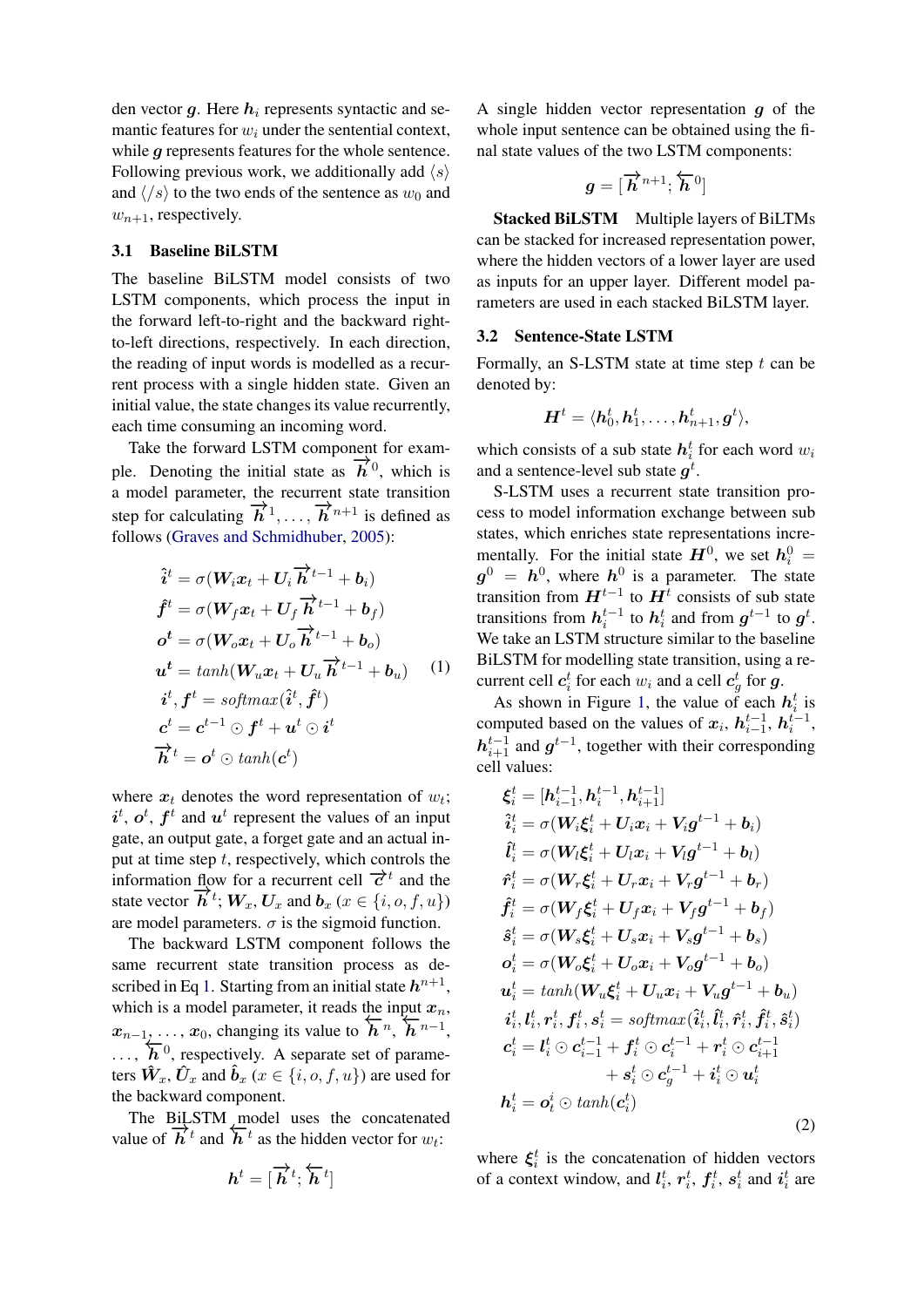gates that control information flow from  $\xi_i^t$  and  $x_i$ to  $c_i^t$ . In particular,  $i_i^t$  controls information from the input  $x_i$ ;  $l_i^t$ ,  $r_i^t$ ,  $f_i^t$  and  $s_i^t$  control information from the left context cell  $c_{i-1}^{t-1}$ , the right context cell  $c_{i+1}^{t-1}$ ,  $c_i^{t-1}$  and the sentence context cell  $c_g^{t-1}$ , respectively. The values of  $i_i^t$ ,  $l_i^t$ ,  $r_i^t$ ,  $f_i^t$  and  $s_i^t$  are normalised such that they sum to 1.  $o_i^t$  is an output gate from the cell state  $c_i^t$  to the hidden state  $h_i^t$ .  $W_x$ ,  $U_x$ ,  $V_x$  and  $b_x$  ( $x \in \{i, o, l, r, f, s, u\}$ ) are model parameters.  $\sigma$  is the sigmoid function.

The value of  $g^t$  is computed based on the values of  $h_i^{t-1}$  for all  $i \in [0..n+1]$ :

$$
\bar{\mathbf{h}} = avg(\mathbf{h}_{0}^{t-1}, \mathbf{h}_{1}^{t-1}, \dots, \mathbf{h}_{n+1}^{t-1})
$$
\n
$$
\hat{\mathbf{f}}_{g}^{t} = \sigma(\mathbf{W}_{g}\mathbf{g}^{t-1} + \mathbf{U}_{g}\bar{\mathbf{h}} + \mathbf{b}_{g})
$$
\n
$$
\hat{\mathbf{f}}_{i}^{t} = \sigma(\mathbf{W}_{f}\mathbf{g}^{t-1} + \mathbf{U}_{f}\mathbf{h}_{i}^{t-1} + \mathbf{b}_{f})
$$
\n
$$
\mathbf{o}^{t} = \sigma(\mathbf{W}_{o}\mathbf{g}^{t-1} + \mathbf{U}_{o}\bar{\mathbf{h}} + \mathbf{b}_{o})
$$
\n
$$
\mathbf{f}_{0}^{t}, \dots, \mathbf{f}_{n+1}^{t}, \mathbf{f}_{g}^{t} = softmax(\hat{\mathbf{f}}_{0}^{t}, \dots, \hat{\mathbf{f}}_{n+1}^{t}, \hat{\mathbf{f}}_{g}^{t})
$$
\n
$$
\mathbf{c}_{g}^{t} = \mathbf{f}_{g}^{t} \odot \mathbf{c}_{g}^{t-1} + \sum_{i} \mathbf{f}_{i}^{t} \odot \mathbf{c}_{i}^{t-1}
$$
\n
$$
\mathbf{g}^{t} = \mathbf{o}^{t} \odot tanh(\mathbf{c}_{g}^{t})
$$
\n(3)

where  $f_0^t, \ldots, f_{n+1}^t$  and  $f_g^t$  are gates controlling information from  $c_0^{t-1}, \ldots, c_{n+1}^{t-1}$  and  $c_g^{t-1}$ , respectively, which are normalised.  $o<sup>t</sup>$  is an output gate from the recurrent cell  $c_g^t$  to  $g^t$ .  $W_x$ ,  $U_x$  and  $\mathbf{b}_x$  ( $x \in \{q, f, o\}$ ) are model parameters.

Contrast with BiLSTM The difference between S-LSTM and BiLSTM can be understood with respect to their recurrent states. While BiL-STM uses only one state in each direction to represent the subsequence from the beginning to a certain word, S-LSTM uses a structural state to represent the full sentence, which consists of a sentence-level sub state and  $n + 2$  word-level sub states, simultaneously. Different from BiLSTMs, for which  $\bm{h}^t$  at different time steps are used to represent  $w_0, \ldots, w_{n+1}$ , respectively, the word-level states  $h_i^t$  and sentence-level state  $g^t$  of S-LSTMs directly correspond to the goal outputs  $h_i$  and  $g$ , as introduced in the beginning of this section. As t increases from 0,  $h_i^t$  and  $g^t$  are enriched with increasingly deeper context information.

From the perspective of information flow, BiL-STM passes information from one end of the sentence to the other. As a result, the number of time steps scales with the size of the input. In contrast, S-LSTM allows bi-directional information flow at each word simultaneously, and additionally between the sentence-level state and every wordlevel state. At each step, each  $h_i$  captures an increasing larger ngram context, while additionally communicating globally to all other  $h_j$  via g. The optimal number of recurrent steps is decided by the end-task performance, and does not necessarily scale with the sentence size. As a result, S-LSTM can potentially be both more efficient and more accurate compared with BiLSTMs.

<span id="page-3-0"></span>Increasing window size. By default S-LSTM exchanges information only between neighbouring words, which can be seen as adopting a 1 word window on each side. The window size can be extended to 2, 3 or more words in order to allow more communication in a state transition, expediting information exchange. To this end, we modify Eq [2,](#page-2-1) integrating additional context words to  $\xi_i^t$ , with extended gates and cells. For example, with a window size of 2,  $\xi_i^t$  =  $[h_{i-2}^{t-1}, h_{i-1}^{t-1}, h_{i+1}^{t-1}, h_{i+2}^{t-1}]$ . We study the effectiveness of window size in our experiments.

Additional sentence-level nodes. By default S-LSTM uses one sentence-level node. One way of enriching the parameter space is to add more sentence-level nodes, each communicating with word-level nodes in the same way as described by Eq [3.](#page-3-0) In addition, different sentence-level nodes can communicate with each other during state transition. When one sentence-level node is used for classification outputs, the other sentencelevel node can serve as hidden memory units, or latent features. We study the effectiveness of multiple sentence-level nodes empirically.

### <span id="page-3-1"></span>3.3 Task settings

We consider two task settings, namely classification and sequence labelling. For *classification*, g is fed to a *softmax* classification layer:

$$
\boldsymbol{y} = \textit{softmax}(\boldsymbol{W_c g} + \boldsymbol{b}_c)
$$

where  $y$  is the probability distribution of output class labels and  $W_c$  and  $b_c$  are model parameters. For *sequence labelling*, each  $h_i$  can be used as feature representation for a corresponding word  $w_i$ .

External attention It has been shown that summation of hidden states using attention [\(Bah](#page-9-1)[danau et al.,](#page-9-1) [2015;](#page-9-1) [Yang et al.,](#page-10-4) [2016\)](#page-10-4) give better accuracies compared to using the end states of BiLSTMs. We study the influence of attention on both S-LSTM and BiLSTM for *classification*. In particular, additive attention [\(Bahdanau](#page-9-1)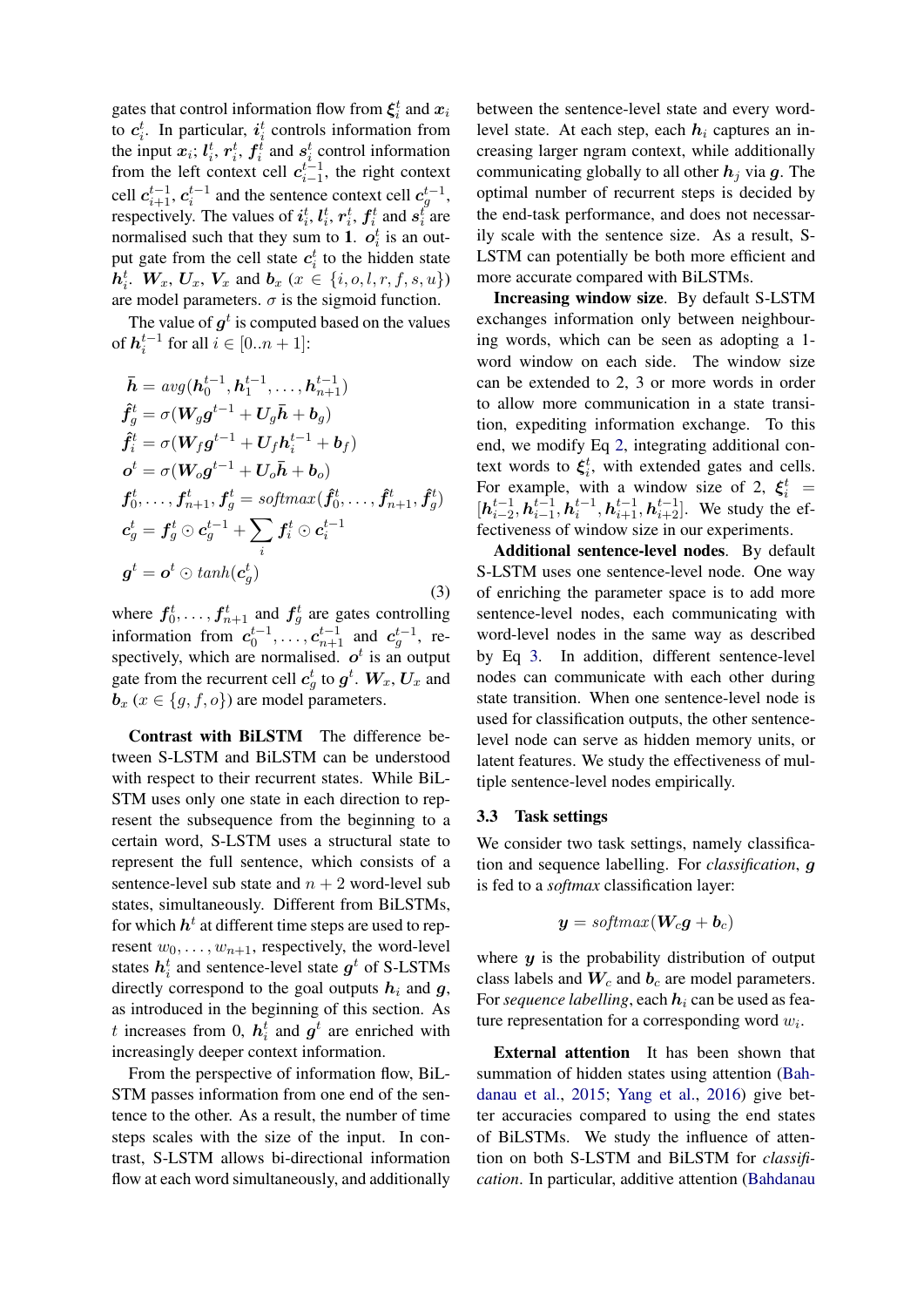| <b>Dataset</b>                    |               | <b>Training</b> |                                         | <b>Development</b> |       | Test |       |
|-----------------------------------|---------------|-----------------|-----------------------------------------|--------------------|-------|------|-------|
|                                   |               |                 | #sent  #words #sent #words #sent #words |                    |       |      |       |
| Movie review (Pang and Lee, 2008) |               | 8527            | 201137                                  | 1066               | 25026 | 1066 | 25260 |
|                                   | <b>Books</b>  | 1400            | 297K                                    | 200                | 59K   | 400  | 68K   |
|                                   | Electronics   | 1398            | 924K                                    | 200                | 184K  | 400  | 224K  |
|                                   | <b>DVD</b>    | 1400            | 1,587K                                  | 200                | 317K  | 400  | 404K  |
|                                   | Kitchen       | 1400            | 769K                                    | 200                | 153K  | 400  | 195K  |
|                                   | Apparel       | 1400            | 525K                                    | 200                | 105K  | 400  | 128K  |
|                                   | Camera        | 1397            | 1.084K                                  | 200                | 216K  | 400  | 260K  |
| Text                              | Health        | 1400            | 742K                                    | 200                | 148K  | 400  | 175K  |
| Classification                    | Music         | 1400            | 1.176K                                  | 200                | 235K  | 400  | 276K  |
| (Liu et al., 2017)                | <b>Toys</b>   | 1400            | 792K                                    | 200                | 158K  | 400  | 196K  |
|                                   | Video         | 1400            | 1.311K                                  | 200                | 262K  | 400  | 342K  |
|                                   | Baby          | 1300            | 855K                                    | 200                | 171K  | 400  | 221K  |
|                                   | Magazines     | 1370            | 1.033K                                  | 200                | 206K  | 400  | 264K  |
|                                   | Software      | 1315            | 1,143K                                  | 200                | 228K  | 400  | 271K  |
|                                   | <b>Sports</b> | 1400            | 833K                                    | 200                | 183K  | 400  | 218K  |
|                                   | <b>IMDB</b>   | 1400            | 2,205K                                  | 200                | 507K  | 400  | 475K  |
|                                   | MR            | 1400            | 196K                                    | 200                | 41K   | 400  | 48K   |
| POS tagging (Marcus et al., 1993) |               |                 | 39831 950011                            | 1699               | 40068 | 2415 | 56671 |
| NER (Sang et al., 2003)           |               |                 | 14987 2045 67                           | 3466               | 51578 | 3684 | 46666 |

<span id="page-4-0"></span>Table 1: Dataset statistics

[et al.,](#page-9-1) [2015\)](#page-9-1) is applied to the hidden states of input words for both BiLSTMs and S-LSTMs calculating a weighted sum

$$
\boldsymbol{g}=\sum_t \alpha_t \boldsymbol{h}_t
$$

where

$$
\alpha_t = \frac{\exp \boldsymbol{u}^T \boldsymbol{\epsilon}_t}{\sum_i \exp \boldsymbol{u}^T \boldsymbol{\epsilon}_i}
$$

$$
\boldsymbol{\epsilon}_t = tanh(\boldsymbol{W}_{\alpha} \boldsymbol{h}_t + \boldsymbol{b}_{\alpha})
$$

Here  $W_{\alpha}$ ,  $u$  and  $b_{\alpha}$  are model parameters.

External CRF For *sequential labelling*, we use a CRF layer on top of the hidden vectors  $h_1, h_2, \ldots, h_n$  for calculating the conditional probabilities of label sequences [\(Huang et al.,](#page-9-22) [2015;](#page-9-22) [Ma and Hovy,](#page-9-7) [2016\)](#page-9-7):

$$
P(Y_1^n | h, W_s, b_s) = \frac{\prod_{i=1}^n \psi_i(y_{i-1}, y_i, h)}{\sum_{Y_1^{n'}} \prod_{i=1}^n \psi_i(y'_{i-1}, y'_i, h)}
$$

$$
\psi_i(y_{i-1}, y_i, h) = exp(W_s^{y_{i-1}, y_i} h_i + b_s^{y_{i-1}, y_i})
$$

where  $W_s^{y_{i-1},y_i}$  and  $b_s^{y_{i-1},y_i}$  are parameters specific to two consecutive labels  $y_{i-1}$  and  $y_i$ .

For training, standard log-likelihood loss is used with  $L_2$  regularization given a set of gold-standard instances.

### 4 Experiments

We empirically compare S-LSTMs and BiLSTMs on different classification and sequence labelling tasks. All experiments are conducted using a GeForce GTX 1080 GPU with 8GB memory.

| Model                                             | Time (s)        |       | Acc # Param   |
|---------------------------------------------------|-----------------|-------|---------------|
| +0 dummy node                                     | 56              |       | 81.76 7,216K  |
| +1 dummy node                                     | 65              | 82.64 | 8,768K        |
| +2 dummy node                                     | 76              | 82.24 | 10,321K       |
| Hidden size 100                                   | 42 <sub>1</sub> | 81.75 | 4,891K        |
| Hidden size 200                                   | 54              | 82.04 | 6,002K        |
| Hidden size 300                                   | 65              | 82.64 | 8,768K        |
| Hidden size 600                                   | 175             | 81.84 | 17,648K       |
| Hidden size 900                                   | 235             |       | 81.66 33,942K |
| Without $\langle s \rangle$ , $\langle s \rangle$ | 63              |       | 82.36 8,768K  |
| With $\langle s \rangle$ , $\langle s \rangle$    | 65              |       | 82.64 8,768K  |

<span id="page-4-2"></span>Table 2: Movie review DEV results of S-LSTM

# 4.1 Experimental Settings

Datasets. We choose the movie review dataset of [Pang and Lee](#page-9-19) [\(2008\)](#page-9-19), and additionally the 16 datasets of [Liu et al.](#page-9-20) [\(2017\)](#page-9-20) for classification evaluation. We randomly split the movie review dataset into training (80%), development (10%) and test (10%) sections, and the original split of [Liu et al.](#page-9-20) [\(2017\)](#page-9-20) for the 16 classification datasets.

For sequence labelling, we choose the Penn Treebank [\(Marcus et al.,](#page-9-21) [1993\)](#page-9-21) POS tagging task and the CoNLL [\(Sang et al.,](#page-10-10) [2003\)](#page-10-10) NER task as our benchmarks. For POS tagging, we follow the standard split [\(Manning,](#page-9-23) [2011\)](#page-9-23), using sections 0 – 18 for training, 19 – 21 for development and 22 – 24 for test. For NER, we follow the standard split, and use the BIOES tagging scheme [\(Ratinov](#page-10-11) [and Roth,](#page-10-11) [2009\)](#page-10-11). Statistics of the four datasets are shown in Table [1.](#page-4-0)

Hyperparameters. We initialise word embeddings using GloVe [\(Pennington et al.,](#page-10-12) [2014\)](#page-10-12) 300 dimensional embeddings.<sup>[1](#page-4-1)</sup> Embeddings are finetuned during model training for all tasks. Dropout [\(Srivastava et al.,](#page-10-13) [2014\)](#page-10-13) is applied to embedding hidden states, with a rate of 0.5. All models are optimised using the Adam optimizer [\(Kingma and](#page-9-24) [Ba,](#page-9-24) [2014\)](#page-9-24), with an initial learning rate of 0.001 and a decay rate of 0.97. Gradients are clipped at 3 and a batch size of 10 is adopted. Sentences with similar lengths are batched together. The L2 regularization parameter is set to 0.001.

#### 4.2 Development Experiments

We use the movie review development data to investigate different configurations of S-LSTMs and BiLSTMs. For S-LSTMs, the default configuration uses  $\langle s \rangle$  and  $\langle s \rangle$  words for augmenting words

<span id="page-4-1"></span><sup>1</sup> https://nlp.stanford.edu/projects/glove/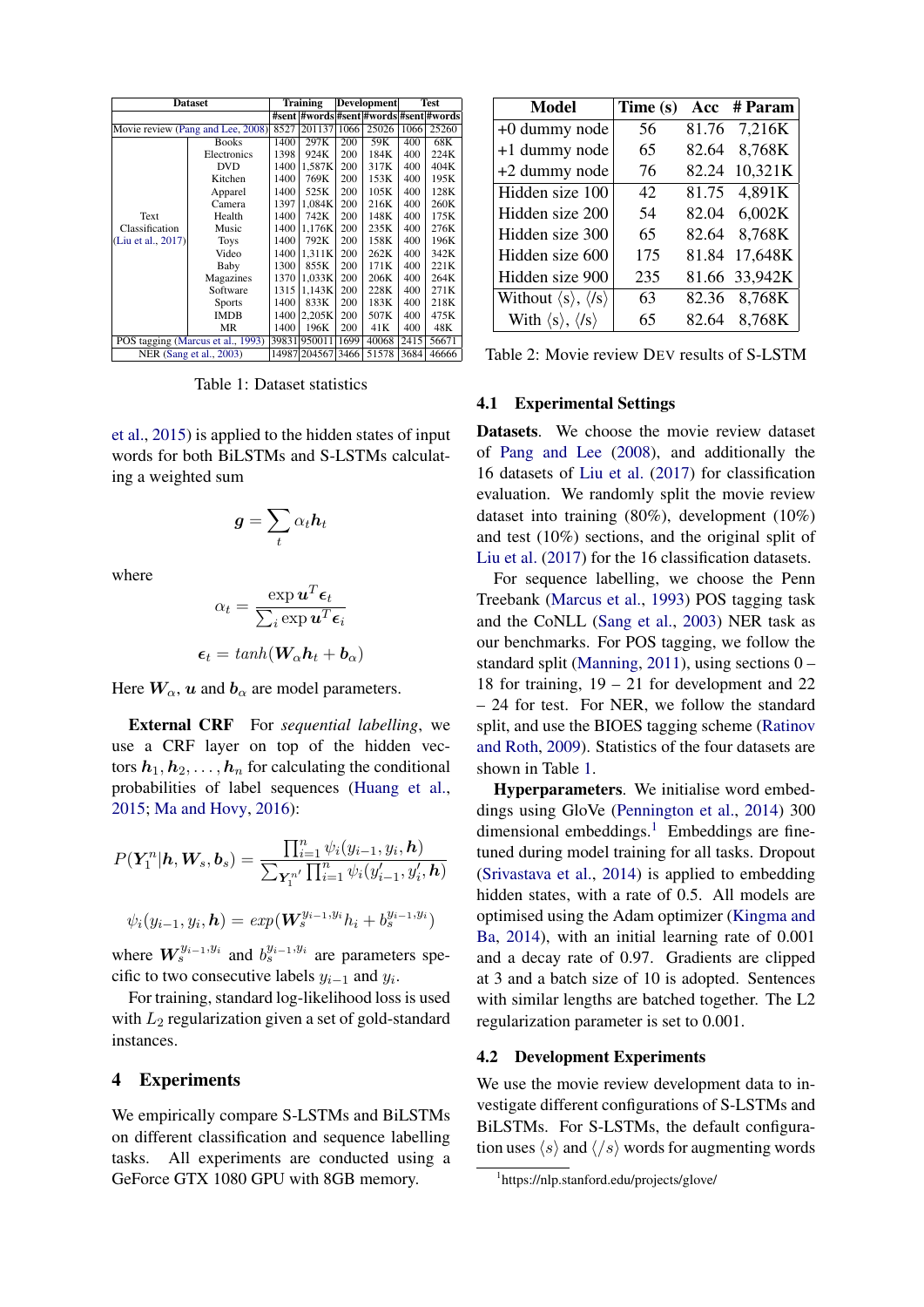

<span id="page-5-0"></span>Figure 2: Accuracies with various window sizes and time steps on movie review development set

of a sentence. A hidden layer size of 300 and one sentence-level node are used.

Hyperparameters: Table [2](#page-4-2) shows the development results of various S-LSTM settings, where Time refers to training time per epoch. Without the sentence-level node, the accuracy of S-LSTM drops to 81.76%, demonstrating the necessity of global information exchange. Adding one additional sentence-level node as described in Section [3.2](#page-2-2) does not lead to accuracy improvements, although the number of parameters and decoding time increase accordingly. As a result, we use only 1 sentence-level node for the remaining experiments. The accuracies of S-LSTM increases as the hidden layer size for each node increases from 100 to 300, but does not further increase when the size increases beyond 300. We fix the hidden size to 300 accordingly. Without using  $\langle s \rangle$  and  $\langle \langle s \rangle$ , the performance of S-LSTM drops from 82.64% to 82.36%, showing the effectiveness of having these additional nodes. Hyperparameters for BiLSTM models are also set according to the development data, which we omit here.

State transition. In Table [2,](#page-4-2) the number of recurrent state transition steps of S-LSTM is decided according to the best development performance. Figure [2](#page-5-0) draws the development accuracies of S-LSTMs with various window sizes against the number of recurrent steps. As can be seen from the figure, when the number of time steps increases from 1 to 11, the accuracies generally increase, before reaching a maximum value. This shows the effectiveness of recurrent information exchange in S-LSTM state transition.

On the other hand, no significant differences are observed on the peak accuracies given by different window sizes, although a larger window size (e.g.

| Model                | Time (s) | Acc    | # Param |
|----------------------|----------|--------|---------|
| <b>LSTM</b>          | 67       | 80.72  | 5,977K  |
| <b>BiLSTM</b>        | 106      | 81.73  | 7,059K  |
| 2 stacked BiLSTM     | 207      | 81.97  | 9,221K  |
| 3 stacked BiLSTM     | 310      | 81.53  | 11,383K |
| 4 stacked BiLSTM     | 411      | 81.37  | 13,546K |
| <b>S-LSTM</b>        | 65       | 82.64* | 8,768K  |
| CNN                  | 34       | 80.35  | 5,637K  |
| 2 stacked CNN        | 40       | 80.97  | 5,717K  |
| 3 stacked CNN        | 47       | 81.46  | 5,808K  |
| 4 stacked CNN        | 51       | 81.39  | 5,855K  |
| Transformer $(N=6)$  | 138      | 81.03  | 7,234K  |
| Transformer $(N=8)$  | 174      | 81.86  | 7,615K  |
| Transformer $(N=10)$ | 214      | 81.63  | 8,004K  |
| BiLSTM+Attention     | 126      | 82.37  | 7,419K  |
| S-LSTM+Attention     | 87       | 83.07* | 8,858K  |

<span id="page-5-1"></span>Table 3: Movie review development results

4) generally results in faster plateauing. This can be be explained by the intuition that information exchange between distant nodes can be achieved using more recurrent steps under a smaller window size, as can be achieved using fewer steps under a larger window size. Considering efficiency, we choose a window size of 1 for the remaining experiments, setting the number of recurrent steps to 9 according to Figure [2.](#page-5-0)

S-LSTM vs BiLSTM: As shown in Table [3,](#page-5-1) BiLSTM gives significantly better accuracies compared to uni-directional LSTM<sup>[2](#page-5-2)</sup>, with the training time per epoch growing from 67 seconds to 106 seconds. Stacking 2 layers of BiLSTM gives further improvements to development results, with a larger time of 207 seconds. 3 layers of stacked BiLSTM does not further improve the results. In contrast, S-LSTM gives a development result of 82.64%, which is significantly better compared to 2-layer stacked BiLSTM, with a smaller number of model parameters and a shorter time of 65 seconds.

We additionally make comparisons with stacked CNNs and hierarchical attention [\(Vaswani](#page-10-2) [et al.,](#page-10-2) [2017\)](#page-10-2), shown in Table [3](#page-5-1) (the CNN and Transformer rows), where  $N$  indicates the number of attention layers. CNN is the most efficient among all models compared, with the smallest model size. On the other hand, a 3-layer stacked CNN gives an accuracy of 81.46%, which is also

<span id="page-5-2"></span> $^{2}p < 0.01$  using t-test. For the remaining of this paper, we use the same measure for statistical significance.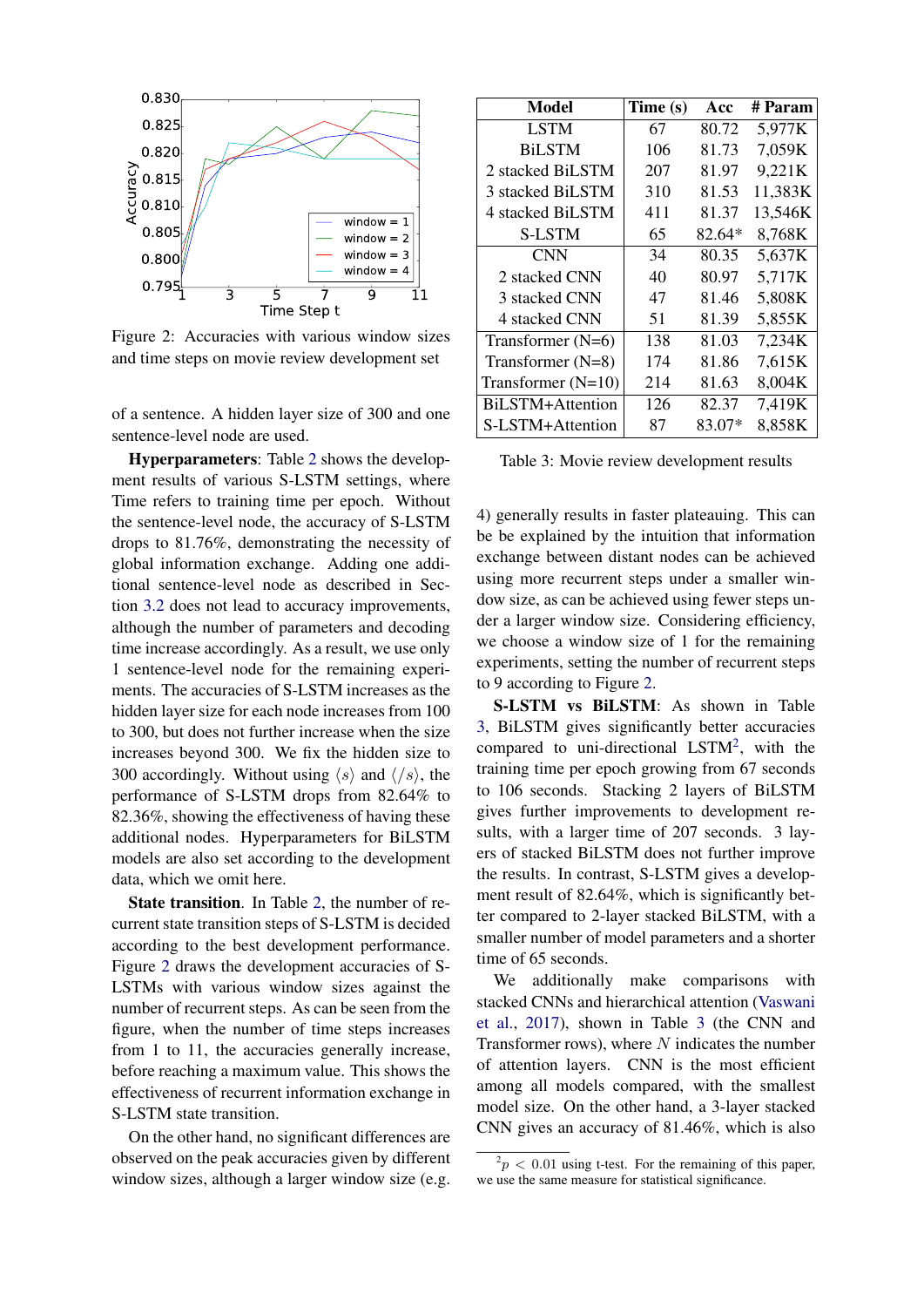| <b>Model</b>           | Accuracy Train (s) Test (s) |     |      |
|------------------------|-----------------------------|-----|------|
| Socher et al. $(2011)$ | 77.70                       |     |      |
| Socher et al. (2012)   | 79.00                       |     |      |
| Kim (2014)             | 81.50                       |     |      |
| Qian et al. (2016)     | 81.50                       |     |      |
| <b>BiLSTM</b>          | 81.61                       | 51  | 1.62 |
| 2 stacked BiLSTM       | 81.94                       | 98  | 3.18 |
| 3 stacked BiLSTM       | 81.71                       | 137 | 4.67 |
| 3 stacked CNN          | 81.59                       | 31  | 1.04 |
| Transformer $(N=8)$    | 81.97                       | 89  | 2.75 |
| S-LSTM                 | 82.45*                      | 41  | 1.53 |

<span id="page-6-0"></span>Table 4: Test set results on movie review dataset (\* denotes significance in all tables).

the lowest compared with BiLSTM, hierarchical attention and S-LSTM. The best performance of hierarchical attention is between single-layer and two-layer BiLSTMs in terms of both accuracy and efficiency. S-LSTM gives significantly better accuracies compared with both CNN and hierarchical attention.

Influence of external attention mechanism. Table [3](#page-5-1) additionally shows the results of BiLSTM and S-LSTM when external attention is used as described in Section [3.3.](#page-3-1) Attention leads to improved accuracies for both BiLSTM and S-LSTM in classification, with S-LSTM still outperforming BiLSTM significantly. The result suggests that external techniques such as attention can play orthogonal roles compared with internal recurrent structures, therefore benefiting both BiLSTMs and S-LSTMs. Similar observations are found using external CRF layers for sequence labelling.

### 4.3 Final Results for Classification

The final results on the movie review and rich text classification datasets are shown in Tables [4](#page-6-0) and [5,](#page-7-0) respectively. In addition to training time per epoch, test times are additionally reported. We use the best settings on the movie review development dataset for both S-LSTMs and BiLSTMs. The step number for S-LSTMs is set to 9.

As shown in Table [4,](#page-6-0) the final results on the movie review dataset are consistent with the development results, where S-LSTM outperforms BiL-STM significantly, with a faster speed. Observations on CNN and hierarchical attention are consistent with the development results. S-LSTM also gives highly competitive results when compared with existing methods in the literature.



<span id="page-6-1"></span>Figure 3: Sequence labelling development results.

As shown in Table [5,](#page-7-0) among the 16 datasets of [Liu et al.](#page-9-20) [\(2017\)](#page-9-20), S-LSTM gives the best results on 12, compared with BiLSTM and 2 layered BiL-STM models. The average accuracy of S-LSTM is 85.6%, significantly higher compared with 84.9% by 2-layer stacked BiLSTM. 3-layer stacked BiL-STM gives an average accuracy of 84.57%, which is lower compared to a 2-layer stacked BiLSTM, with a training time per epoch of 423.6 seconds. The relative speed advantage of S-LSTM over BiLSTM is larger on the 16 datasets as compared to the movie review test test. This is because the average length of inputs is larger on the 16 datasets (see Section [4.5\)](#page-8-0).

### 4.4 Final Results for Sequence Labelling

Bi-directional RNN-CRF structures, and in particular BiLSTM-CRFs, have achieved the state of the art in the literature for sequence labelling tasks, including POS-tagging and NER. We compare S-LSTM-CRF with BiLSTM-CRF for sequence labelling, using the same settings as decided on the movie review development experiments for both BiLSTMs and S-LSTMs. For the latter, we decide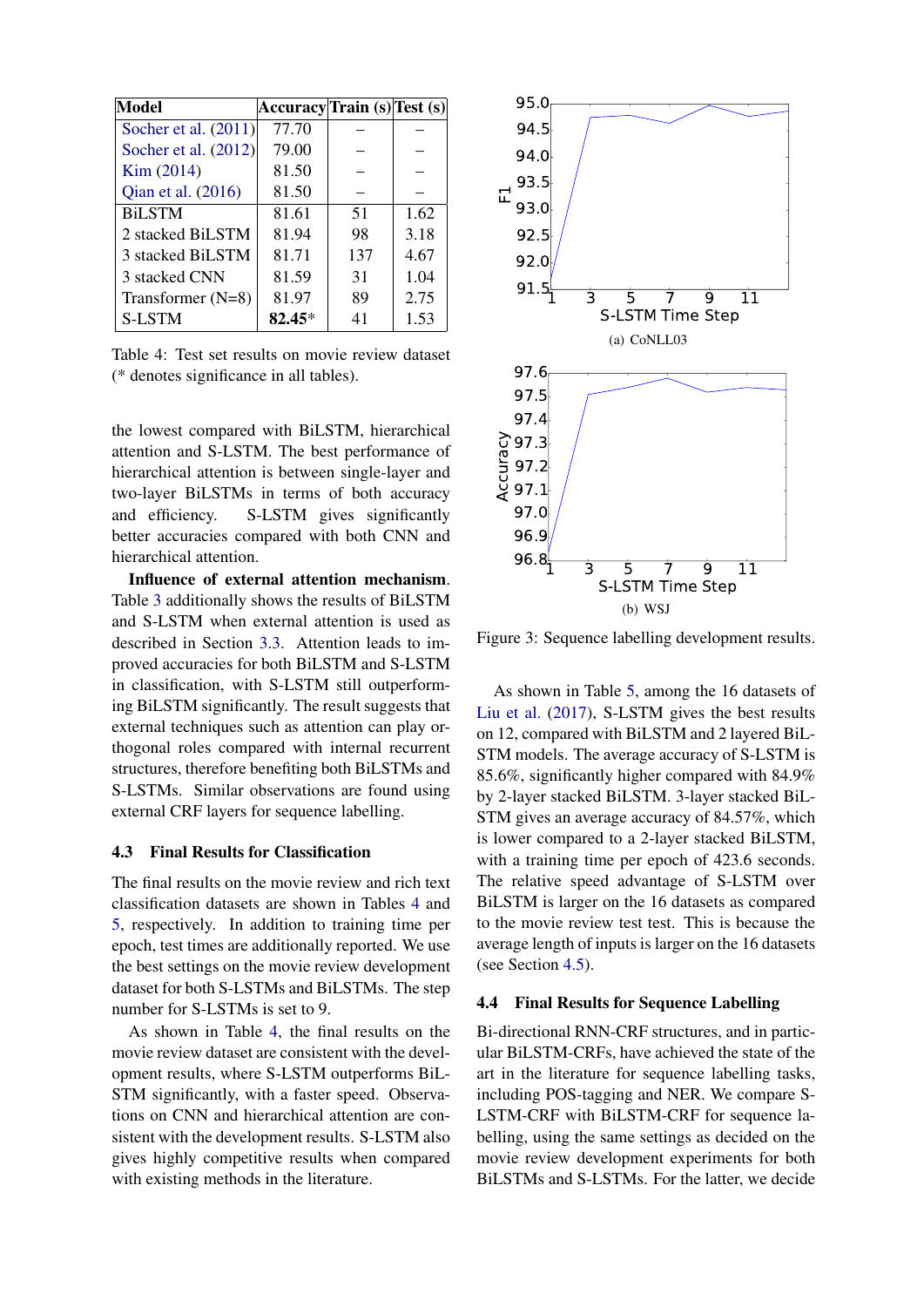| <b>Dataset</b> | <b>SLSTM</b> | Time (s)     | <b>BiLSTM</b> | Time (s)       | 2 BiLSTM | Time (s)      |
|----------------|--------------|--------------|---------------|----------------|----------|---------------|
| Camera         | $90.02*$     | 50(2.85)     | 87.05         | 115(8.37)      | 88.07    | 221(16.1)     |
| Video          | $86.75*$     | 55 (3.95)    | 84.73         | 140 (12.59)    | 85.23    | 268 (25.86)   |
| Health         | 86.5         | 37(2.17)     | 85.52         | 118 (6.38)     | 85.89    | 227(11.16)    |
| Music          | 82.04*       | 52 (3.44)    | 78.74         | 185 (12.27)    | 80.45    | 268 (23.46)   |
| Kitchen        | $84.54*$     | 40(2.50)     | 82.22         | 118 (10.18)    | 83.77    | 225 (19.77)   |
| <b>DVD</b>     | $85.52*$     | 63(5.29)     | 83.71         | 166 (15.42)    | 84.77    | 217 (28.31)   |
| <b>Toys</b>    | 85.25        | 39 (2.42)    | 85.72         | 119(7.58)      | 85.82    | 231 (14.83)   |
| Baby           | $86.25*$     | 40(2.63)     | 84.51         | 125(8.50)      | 85.45    | 238 (17.73)   |
| <b>Books</b>   | 83.44*       | 64 (3.64)    | 82.12         | 240 (13.59)    | 82.77    | 458 (28.82)   |
| <b>IMDB</b>    | $87.15*$     | 67(3.69)     | 86.02         | 248 (13.33)    | 86.55    | 486 (26.22)   |
| <b>MR</b>      | 76.2         | 27(1.25)     | 75.73         | 39(2.27)       | 75.98    | 72 (4.63)     |
| Appeal         | 85.75        | 35(2.83)     | 86.05         | 119 (11.98)    | $86.35*$ | 229 (22.76)   |
| Magazines      | $93.75*$     | 51 (2.93)    | 92.52         | 214 (11.06)    | 92.89    | 417 (22.77)   |
| Electronics    | $83.25*$     | 47(2.55)     | 82.51         | 195 (10.14)    | 82.33    | 356 (19.77)   |
| <b>Sports</b>  | $85.75*$     | 44 (2.64)    | 84.04         | 172 (8.64)     | 84.78    | 328 (16.34)   |
| Software       | $87.75*$     | 54 (2.98)    | 86.73         | 245 (12.38)    | 86.97    | 459 (24.68)   |
| <b>Average</b> | 85.38*       | 47.30 (2.98) | 84.01         | 153.48 (10.29) | 84.64    | 282.24 (20.2) |

<span id="page-7-0"></span>Table 5: Results on the 16 datasets of [Liu et al.](#page-9-20) [\(2017\)](#page-9-20). Time format: train (test)

| <b>Model</b>              | Accuracy Train (s) Test (s) |     |       |
|---------------------------|-----------------------------|-----|-------|
| Manning (2011)            | 97.28                       |     |       |
| Collobert et al. $(2011)$ | 97.29                       |     |       |
| Sun (2014)                | 97.36                       |     |       |
| Søgaard $(2011)$          | 97.50                       |     |       |
| Huang et al. $(2015)$     | 97.55                       |     |       |
| Ma and Hovy $(2016)$      | 97.55                       |     |       |
| Yang et al. (2017)        | 97.55                       |     |       |
| <b>BiLSTM</b>             | 97.35                       | 254 | 22.50 |
| 2 stacked BiLSTM          | 97.41                       | 501 | 43.99 |
| 3 stacked BiLSTM          | 97.40                       | 746 | 64.96 |
| <b>S-LSTM</b>             | 97.55                       | 237 | 22.16 |

<span id="page-7-1"></span>Table 6: Results on PTB (POS tagging)

the number of recurrent steps on the respective development sets for sequence labelling. The POS accuracies and NER F1-scores against the number of recurrent steps are shown in Figure [3](#page-6-1) (a) and (b), respectively. For POS tagging, the best step number is set to 7, with a development accuracy of 97.58%. For NER, the step number is set to 9, with a development F1-score of 94.98%.

As can be seen in Table [6,](#page-7-1) S-LSTM gives significantly better results compared with BiLSTM on the WSJ dataset. It also gives competitive accuracies as compared with existing methods in the literature. Stacking two layers of BiLSTMs leads to improved results compared to one-layer BiL-STM, but the accuracy does not further improve

| Model                   | F1     | Train $(s)$ Test $(s)$ |       |
|-------------------------|--------|------------------------|-------|
| Collobert et al. (2011) | 89.59  |                        |       |
| Passos et al. (2014)    | 90.90  |                        |       |
| Luo et al. (2015)       | 91.20  |                        |       |
| Huang et al. $(2015)$   | 90.10  |                        |       |
| Lample et al. $(2016)$  | 90.94  |                        |       |
| Ma and Hovy $(2016)$    | 91.21  |                        |       |
| Yang et al. (2017)      | 91.26  |                        |       |
| Rei (2017)              | 86.26  |                        |       |
| Peters et al. (2017)    | 91.93  |                        |       |
| <b>BiLSTM</b>           | 90.96  | 82                     | 9.89  |
| 2 stacked BiLSTM        | 91.02  | 159                    | 18.88 |
| 3 stacked BiLSTM        | 91.06  | 235                    | 30.97 |
| S-LSTM                  | 91.57* | 79                     | 9.78  |

<span id="page-7-2"></span>Table 7: Results on CoNLL03 (NER)

with three layers of stacked LSTMs.

For NER (Table [7\)](#page-7-2), S-LSTM gives an F1-score of 91.57% on the CoNLL test set, which is significantly better compared with BiLSTMs. Stacking more layers of BiLSTMs leads to slightly better F1-scores compared with a single-layer BiL-STM. Our BiLSTM results are comparable to the results reported by [Ma and Hovy](#page-9-7) [\(2016\)](#page-9-7) and [Lam](#page-9-27)[ple et al.](#page-9-27) [\(2016\)](#page-9-27), who also use bidirectional RNN-CRF structures. In contrast, S-LSTM gives the best reported results under the same settings.

In the second section of Table [7,](#page-7-2) [Yang et al.](#page-10-19) [\(2017\)](#page-10-19) use cross-domain data, obtaining an Fscore of 91.26%; [Rei](#page-10-21) [\(2017\)](#page-10-21) perform multi-task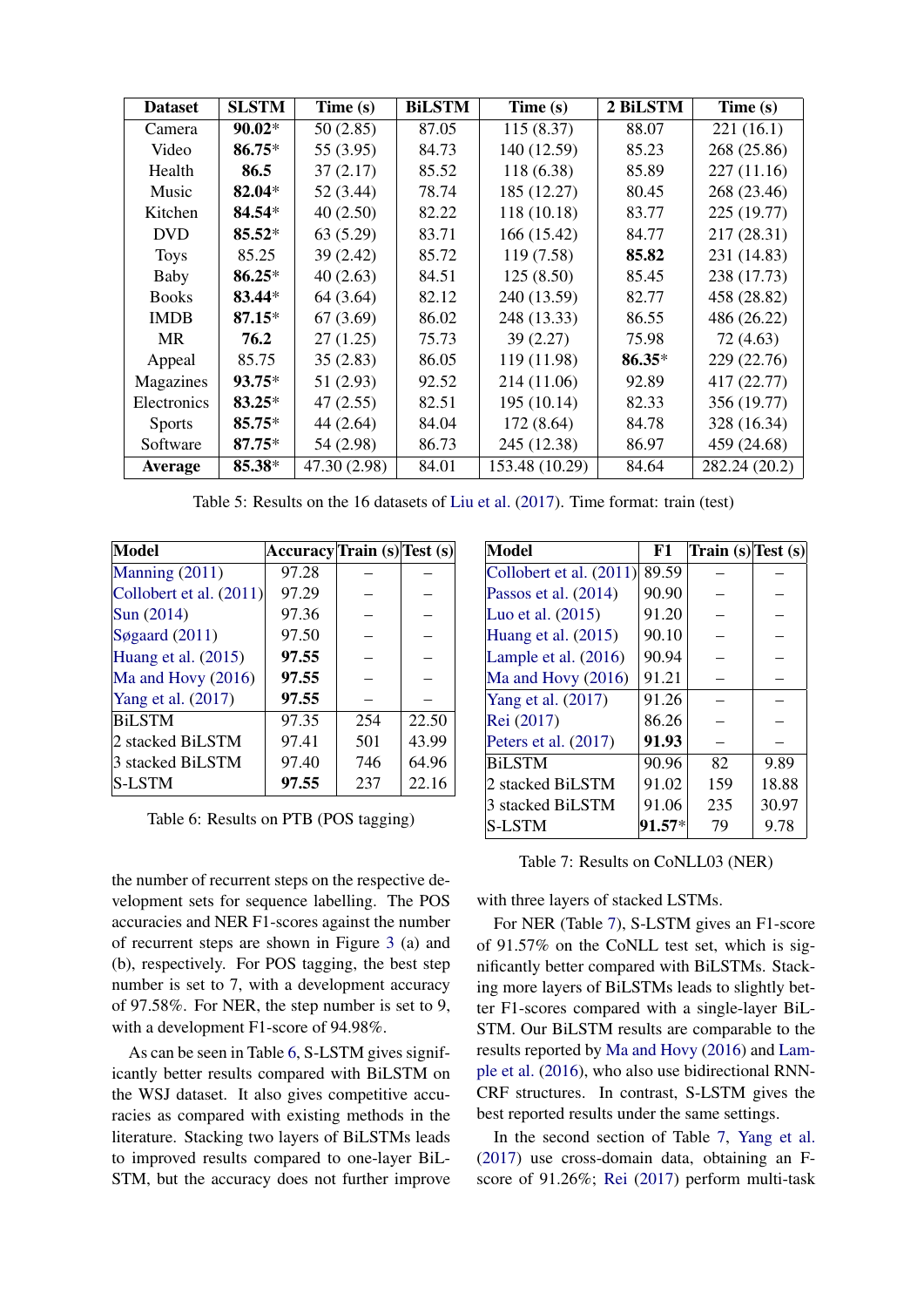

<span id="page-8-1"></span>Figure 4: Accuracies against sentence length.

learning using additional language model objectives, obtaining an F-score of 86.26%; [Peters et al.](#page-10-22) [\(2017\)](#page-10-22) leverage character-level language models, obtaining an F-score of 91.93%, which is the current best result on the dataset. All the three models are based on BiLSTM-CRF. On the other hand, these semi-supervised learning techniques are orthogonal to our work, and can potentially be used for S-LSTM also.

## <span id="page-8-0"></span>4.5 Analysis

Figure [4](#page-8-1) (a) and (b) show the accuracies against the sentence length on the movie review and CoNLL datasets, respectively, where test samples are binned in batches of 80. We find that the performances of both S-LSTM and BiLSTM decrease as the sentence length increases. On the other hand, S-LSTM demonstrates relatively better robustness compared to BiLSTMs. This confirms our intuition that a sentence-level node can facilitate better non-local communication.

Figure [5](#page-8-2) shows the training time per epoch of S-LSTM and BiLSTM on sentences with different



<span id="page-8-2"></span>Figure 5: Time against sentence length.

these comparisons, we mix all training instances, order them by the size, and put them into 10 equal groups, the medium sentence lengths of which are shown. As can be seen from the figure, the speed advantage of S-LSTM is larger when the size of the input text increases, thanks to a fixed number of recurrent steps.

Similar to hierarchical attention [\(Vaswani et al.,](#page-10-2) [2017\)](#page-10-2), there is a relative disadvantage of S-LSTM in comparison with BiLSTM, which is that the memory consumption is relatively larger. For example, over the movie review development set, the actual GPU memory consumption by S-LSTM, BiLSTM, 2-layer stacked BiLSTM and 4-layer stacked BiLSTM are 252M, 89M, 146M and 253M, respectively. This is due to the fact that computation is performed in parallel by S-LSTM and hierarchical attention.

# 5 Conclusion

We have investigated S-LSTM, a recurrent neural network for encoding sentences, which offers richer contextual information exchange with more parallelism compared to BiLSTMs. Results on a range of classification and sequence labelling tasks show that S-LSTM outperforms BiLSTMs using the same number of parameters, demonstrating that S-LSTM can be a useful addition to the neural toolbox for encoding sentences.

The structural nature in S-LSTM states allows straightforward extension to tree structures, resulting in highly parallelisable tree LSTMs. We leave such investigation to future work. Next directions also include the investigation of S-LSTM to more NLP tasks, such as machine translation.

### Acknowledge

We thank the anonymous reviewers for their constructive and thoughtful comments.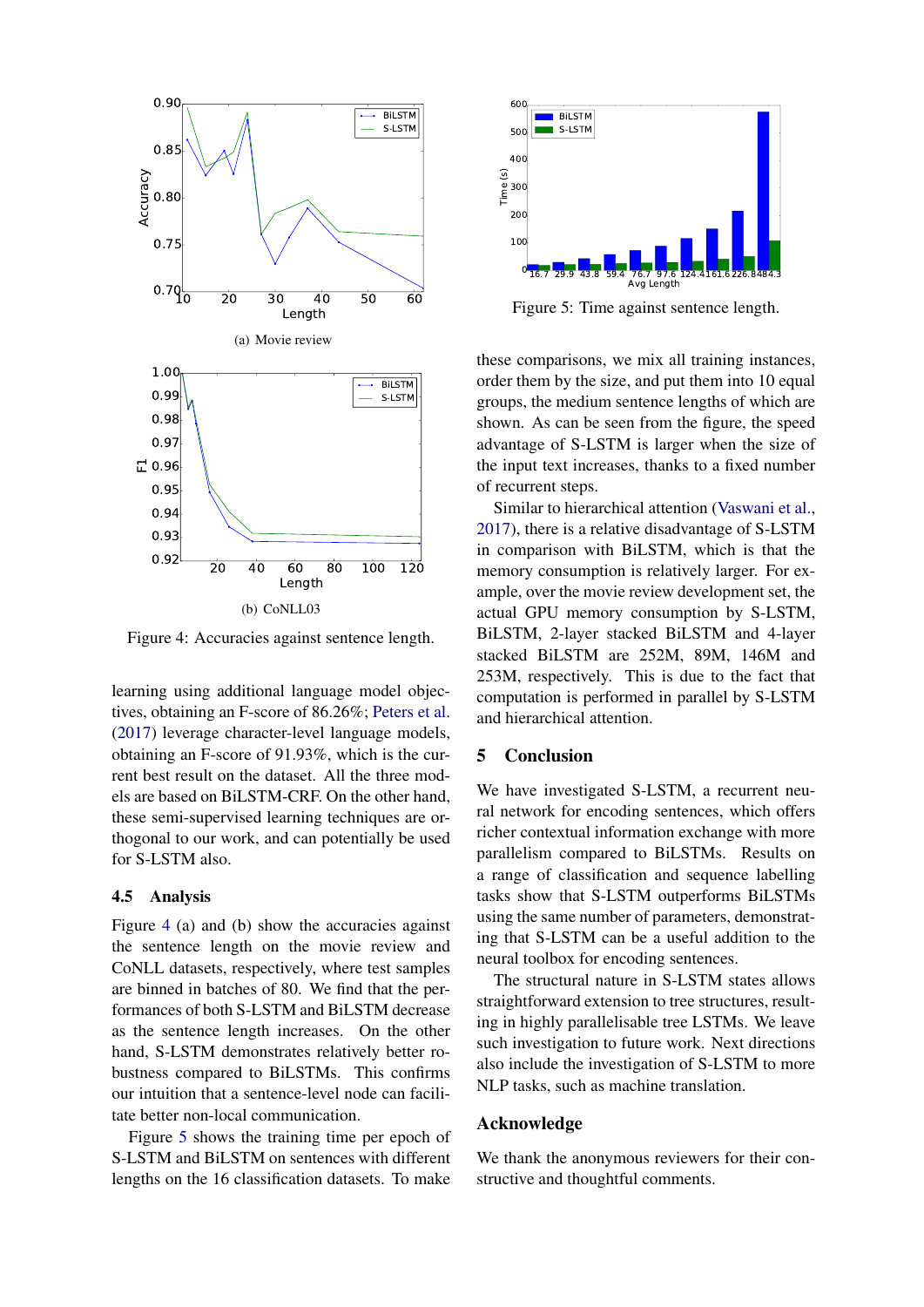### References

- <span id="page-9-1"></span>Dzmitry Bahdanau, Kyunghyun Cho, and Yoshua Bengio. 2015. Neural machine translation by jointly learning to align and translate. In *ICLR 2015*.
- <span id="page-9-17"></span>Joost Bastings, Ivan Titov, Wilker Aziz, Diego Marcheggiani, and Khalil Simaan. 2017. Graph convolutional encoders for syntax-aware neural machine translation. In *Proceedings of EMNLP 2017*. Copenhagen, Denmark, pages 1957–1967.
- <span id="page-9-25"></span>Ronan Collobert, Jason Weston, Léon Bottou, Michael Karlen, Koray Kavukcuoglu, and Pavel Kuksa. 2011. Natural language processing (almost) from scratch. *JMLR* 12(Aug):2493–2537.
- <span id="page-9-13"></span>Yann N Dauphin, Angela Fan, Michael Auli, and David Grangier. 2017. Language modeling with gated convolutional networks. In *ICML*. pages 933–941.
- <span id="page-9-2"></span>Timothy Dozat and Christopher D Manning. 2017. Deep biaffine attention for neural dependency parsing. In *ICLR 2017*.
- <span id="page-9-5"></span>Chris Dyer, Miguel Ballesteros, Wang Ling, Austin Matthews, and Noah A. Smith. 2015. Transitionbased dependency parsing with stack long shortterm memory. In *Proceedings of ACL 2015*. Beijing, China, pages 334–343.
- <span id="page-9-4"></span>Alex Graves and Jürgen Schmidhuber. 2005. Framewise phoneme classification with bidirectional lstm and other neural network architectures. *Neural Networks* pages 602–610.
- <span id="page-9-6"></span>Karl Moritz Hermann, Tomas Kocisky, Edward Grefenstette, Lasse Espeholt, Will Kay, Mustafa Suleyman, and Phil Blunsom. 2015. Teaching machines to read and comprehend. In *NIPS*. pages 1693–1701.
- <span id="page-9-0"></span>Sepp Hochreiter and Jürgen Schmidhuber. 1997. Long short-term memory. *Neural computation* 9(8):1735–1780.
- <span id="page-9-22"></span>Zhiheng Huang, Wei Xu, and Kai Yu. 2015. Bidirectional lstm-crf models for sequence tagging. *arXiv preprint arXiv:1508.01991* .
- <span id="page-9-11"></span>Nal Kalchbrenner, Edward Grefenstette, and Phil Blunsom. 2014. A convolutional neural network for modelling sentences. In *Proceedings of ACL 2014*. Baltimore, Maryland, pages 655–665.
- <span id="page-9-9"></span>Yoon Kim. 2014. Convolutional neural networks for sentence classification. In *Proceedings of EMNLP 2014*. Doha, Qatar, pages 1746–1751.
- <span id="page-9-24"></span>Diederik P Kingma and Jimmy Ba. 2014. Adam: A method for stochastic optimization. *arXiv preprint arXiv:1412.6980* .
- <span id="page-9-3"></span>Philipp Koehn and Rebecca Knowles. 2017. Six challenges for neural machine translation. In *Proceedings of the First Workshop on Neural Machine Translation*. Vancouver, pages 28–39.
- <span id="page-9-8"></span>Alex Krizhevsky, Ilya Sutskever, and Geoffrey E Hinton. 2012. Imagenet classification with deep convolutional neural networks. In *NIPS*. pages 1097– 1105.
- <span id="page-9-27"></span>Guillaume Lample, Miguel Ballesteros, Sandeep Subramanian, Kazuya Kawakami, and Chris Dyer. 2016. Neural architectures for named entity recognition. In *Proceedings of the 2016 NAACL*. San Diego, California, pages 260–270.
- <span id="page-9-10"></span>Yann LeCun, Yoshua Bengio, et al. 1995. Convolutional networks for images, speech, and time series. *The handbook of brain theory and neural networks* 3361(10):1995.
- <span id="page-9-15"></span>Yujia Li, Daniel Tarlow, Marc Brockschmidt, and Richard Zemel. 2016. Gated graph sequence neural networks. In *ICLR 2016*.
- <span id="page-9-16"></span>Xiaodan Liang, Xiaohui Shen, Jiashi Feng, Liang Lin, and Shuicheng Yan. 2016. Semantic object parsing with graph lstm. In *ECCV*. Springer, pages 125– 143.
- <span id="page-9-20"></span>Pengfei Liu, Xipeng Qiu, and Xuanjing Huang. 2017. Adversarial multi-task learning for text classification. In *Proceedings of ACL 2017*. Vancouver, Canada, pages 1–10.
- <span id="page-9-26"></span>Gang Luo, Xiaojiang Huang, Chin-Yew Lin, and Zaiqing Nie. 2015. Joint entity recognition and disambiguation. In *Proceedings of EMNLP 2015*. pages 879–888.
- <span id="page-9-7"></span>Xuezhe Ma and Eduard Hovy. 2016. End-to-end sequence labeling via bi-directional LSTM-CNNs-CRF. In *Proceedings of ACL 2016*. Berlin, Germany, pages 1064-1074.
- <span id="page-9-23"></span>Christopher D Manning. 2011. Part-of-speech tagging from 97% to 100%: is it time for some linguistics? In *CICLing*. Springer, pages 171–189.
- <span id="page-9-18"></span>Diego Marcheggiani and Ivan Titov. 2017. Encoding sentences with graph convolutional networks for semantic role labeling. In *Proceedings of EMNLP 2017*. Copenhagen, Denmark, pages 1506–1515.
- <span id="page-9-21"></span>Mitchell P Marcus, Mary Ann Marcinkiewicz, and Beatrice Santorini. 1993. Building a large annotated corpus of english: The penn treebank. *Computational linguistics* 19(2):313–330.
- <span id="page-9-14"></span>Kevin P Murphy, Yair Weiss, and Michael I Jordan. 1999. Loopy belief propagation for approximate inference: An empirical study. In *UAI*. Morgan Kaufmann Publishers Inc., pages 467–475.
- <span id="page-9-19"></span>Bo Pang and Lillian Lee. 2008. Opinion mining and sentiment analysis. *Foundations and Trends*(R) in In*formation Retrieval* 2(1–2):1–135.
- <span id="page-9-12"></span>George Papandreou, Liang-Chieh Chen, Kevin Murphy, and Alan L Yuille. 2015. Weakly-and semisupervised learning of a dcnn for semantic image segmentation. *arXiv preprint arXiv:1502.02734* .